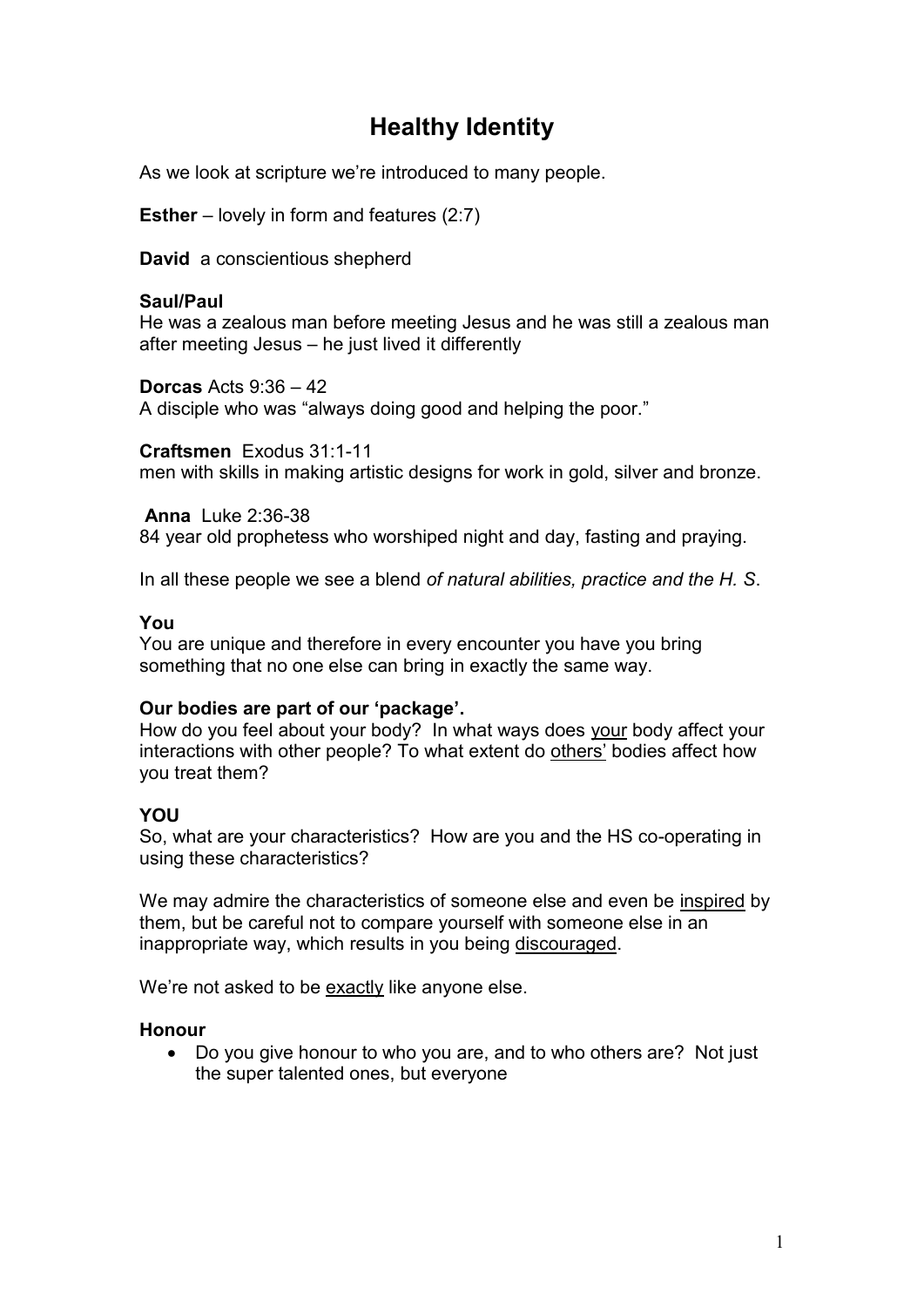### **WWJD**

- How about the question, **What would Jesus have ME do?**
- There is only one Jesus.

When we desire to become more like Jesus, what do we mean?

#### **The Greatest Commandment** Matt 22:37-39

**"**Love the Lord your God with all your heart, with all your soul and with all your mind. This is the first and **greatest** commandment. And the second is like it; love your neighbour as yourself**.**

All the law and prophets hang on these two commandments**."**

So how do **I** follow Jesus in a way that fits me ME – perhaps not exactly like anyone else.

#### **Discernment**

This is the territory of discernment. Discerning how I live a godly life which uses my gifts, my personality, my experiences, without comparing or criticising how others live their lives in a Godly way.

#### **Is it enough?**

In Tom Wright's book *Surprised by Hope* p 219/20

God takes our skills, our personality, our interests, and he makes them **more** as we offer them to him.

#### **Freedom**

And this becomes a place of greater freedom.

I will be free to choose better. The times when God is **not** making it clear to me what to do, I will draw on the experience I have of knowing myself and of walking with God and I will choose in a way that suits my shape – *even if it would not be the best choice for someone else, or even for me at a different time in my life.*

#### **Theme song – your name**

Is your theme song healthy or unhealthy. They often come from childhood but can be changed. What does God say about this?

#### **I am just….**

If we devalue what we are, it's very likely to lead to sin of sloth – being inwardly lazy and passive.

#### **Am I enough?**

If I don't think what I have to offer is **enough** – I may not bother offering it at all. This is a HUGE loss to the world and an insult to the ordinary things of life.